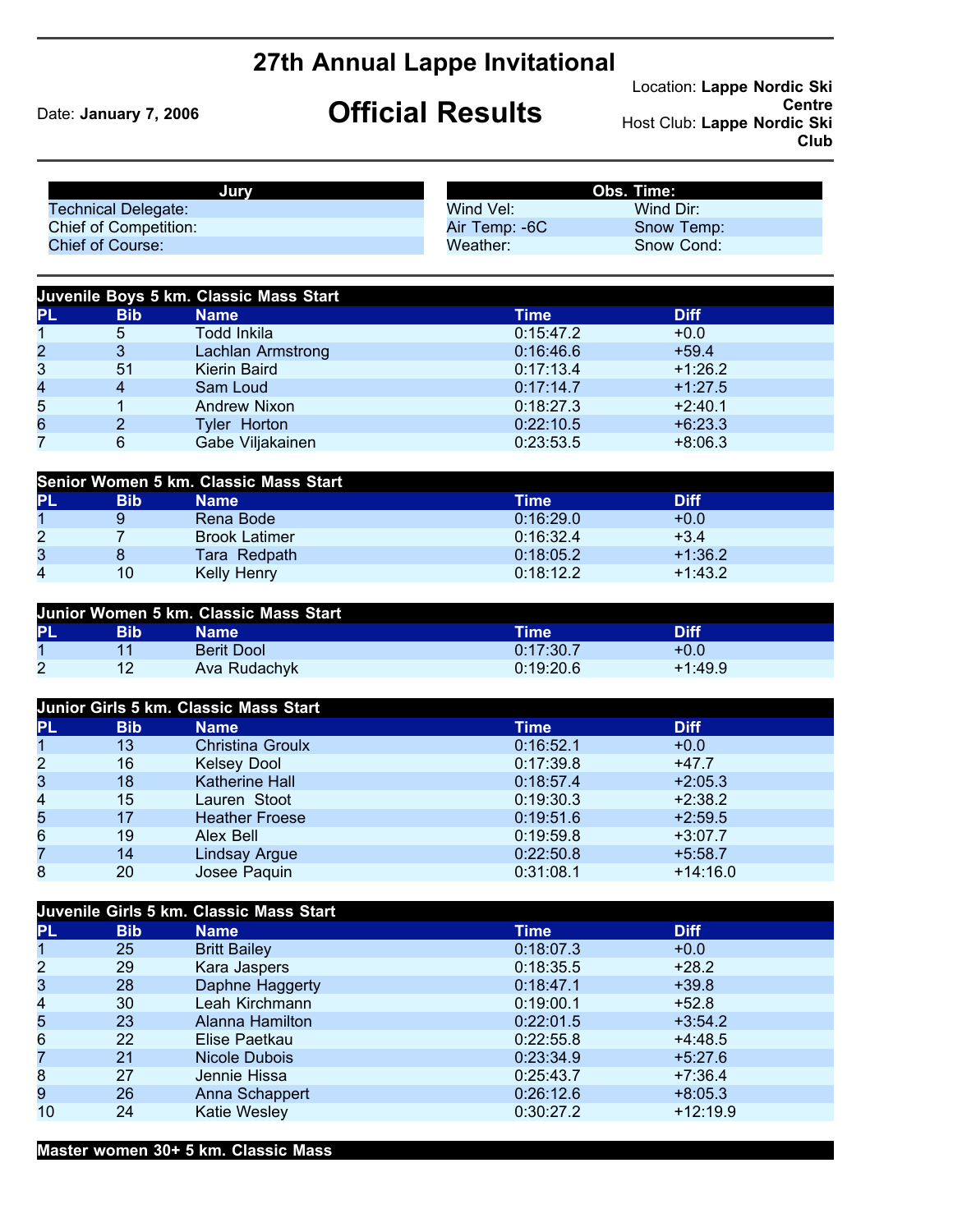| <b>Start</b> |            |                         |             |             |
|--------------|------------|-------------------------|-------------|-------------|
| <b>PL</b>    | <b>Bib</b> | Name                    | <b>Time</b> | <b>Diff</b> |
|              |            | <b>Karen Greenfield</b> | 0:20:25.8   | U.U         |

| Master women 40+ 5 km. Classic Mass<br><b>Start</b> |            |                    |           |             |  |  |
|-----------------------------------------------------|------------|--------------------|-----------|-------------|--|--|
| <b>PL</b>                                           | <b>Bib</b> | <b>Name</b>        | Time      | <b>Diff</b> |  |  |
|                                                     | 33         | Nancy Viljakainen  | 0:20:27.1 | $+0.0$      |  |  |
| $\overline{2}$                                      | 32         | Liz Inkila         | 0:20:27.3 | $+0.2$      |  |  |
| 3                                                   | 35         | Judy Hall          | 0:21:42.2 | $+1:15.1$   |  |  |
| 4                                                   | 37         | <b>Gail Paskey</b> | 0:23:34.7 | $+3:07.6$   |  |  |
| 5                                                   | 34         | Pam Magnan         | 0:23:49.9 | $+3:22.8$   |  |  |
| 6                                                   | 36         | Susan Hay          | 0:25:27.5 | $+5:00.4$   |  |  |

| Master women 50+ 5 km. Classic Mass<br><b>Start</b> |  |       |             |      |
|-----------------------------------------------------|--|-------|-------------|------|
| <b>PL</b>                                           |  | Name' | <b>Time</b> | Diff |

| Senior Men 10 km. Classic Mass Start |            |                           |           |             |  |  |
|--------------------------------------|------------|---------------------------|-----------|-------------|--|--|
| <b>PL</b>                            | <b>Bib</b> | <b>Name</b>               | Time      | <b>Diff</b> |  |  |
|                                      | 38         | Stephen Hart              | 0:28:16.2 | $+0.0$      |  |  |
| $\overline{c}$                       | 41         | Riku Metsaranta           | 0:28:48.5 | $+32.3$     |  |  |
| 3                                    | 39         | Jeff Cameron              | 0:29:11.2 | $+55.0$     |  |  |
| 4                                    | 42         | <b>Werner Schwar</b>      | 0:29:24.7 | $+1:08.5$   |  |  |
| 5                                    | 44         | <b>Bernie Lacourciere</b> | 0:29:27.1 | $+1:10.9$   |  |  |
| 6                                    | 40         | <b>Timo Puiras</b>        | 0:29:42.1 | $+1:25.9$   |  |  |
| 7                                    | 45         | Doug Bolster              | 0:33:09.0 | $+4:52.8$   |  |  |
| 8                                    | 43         | Jeff Moustgaard           | 0:35:47.1 | $+7:30.9$   |  |  |

| Junior Men 10 km. Classic Mass Start |     |              |           |             |  |
|--------------------------------------|-----|--------------|-----------|-------------|--|
| PL                                   | Bib | Name         | Time      | <b>Diff</b> |  |
|                                      | 46  | Shane Malevi | 0:34:52.7 | $+0.0$      |  |

|                         | Junior Boys 10 km. Classic Mass Start |                       |           |             |  |  |  |
|-------------------------|---------------------------------------|-----------------------|-----------|-------------|--|--|--|
| <b>PL</b>               | <b>Bib</b>                            | <b>Name</b>           | Time      | <b>Diff</b> |  |  |  |
| 1                       | 55                                    | Michael Somppi        | 0:30:01.4 | $+0.0$      |  |  |  |
| $\overline{2}$          | 47                                    | Luke Viljakainen      | 0:30:12.6 | $+11.2$     |  |  |  |
| 3                       | 56                                    | <b>Scott Sullivan</b> | 0:30:13.7 | $+12.3$     |  |  |  |
| $\overline{\mathbf{4}}$ | 54                                    | Braydon Jaspers       | 0:30:29.8 | $+28.4$     |  |  |  |
| 5                       | 52                                    | <b>Travis Comeau</b>  | 0:31:20.0 | $+1:18.6$   |  |  |  |
| $6\phantom{.}6$         | 48                                    | Paul Benson           | 0:33:53.7 | $+3:52.3$   |  |  |  |
| 7                       | 58                                    | lan Seimens           | 0:35:39.3 | $+5:37.9$   |  |  |  |
| 8                       | 49                                    | <b>Greg Cederwall</b> | 0:40:36.3 | $+10:34.9$  |  |  |  |
| 9                       | 50                                    | Dan Peters            | 0:43:43.3 | $+13:41.9$  |  |  |  |
| 10                      | 53                                    | Dave Sokoloski        | 0:46:38.5 | $+16:37.1$  |  |  |  |
| <b>DNS</b>              | 57                                    | Joe Mennell           | $***$     | $***$       |  |  |  |

## **Master Men 40+ 10 km. Classic Mass Start**

| σιαι ι           |            |                     |             |             |  |
|------------------|------------|---------------------|-------------|-------------|--|
| <b>PL</b>        | <b>Bib</b> | <b>Name</b>         | <b>Time</b> | <b>Diff</b> |  |
| 1                | 67         | Paul Inkila         | 0:31:59.8   | $+0.0$      |  |
| $\overline{2}$   | 65         | Ron Mahler          | 0:35:23.9   | $+3:24.1$   |  |
| 3                | 62         | Henry Panizza       | 0:37:17.0   | $+5:17.2$   |  |
| 4                | 61         | Tim Wehner          | 0:38:11.1   | $+6:11.3$   |  |
| 5                | 59         | Rob Kirchmann       | 0:38:45.2   | $+6:45.2$   |  |
| 6                | 64         | Darrell Hay         | 0:39:00.3   | $+7:00.5$   |  |
| 7                | 63         | Sean Randall        | 0:39:08.1   | $+7:08.3$   |  |
| $\boldsymbol{8}$ | 66         | Bryan North         | 0:41:42.0   | $+9:42.2$   |  |
| 9                | 60         | <b>Todd Burkart</b> | 0:45:05.7   | $+13:05.9$  |  |
| 10               | 68         | Ray Boivin          | 0:46:59.9   | $+15:00.1$  |  |
|                  |            |                     |             |             |  |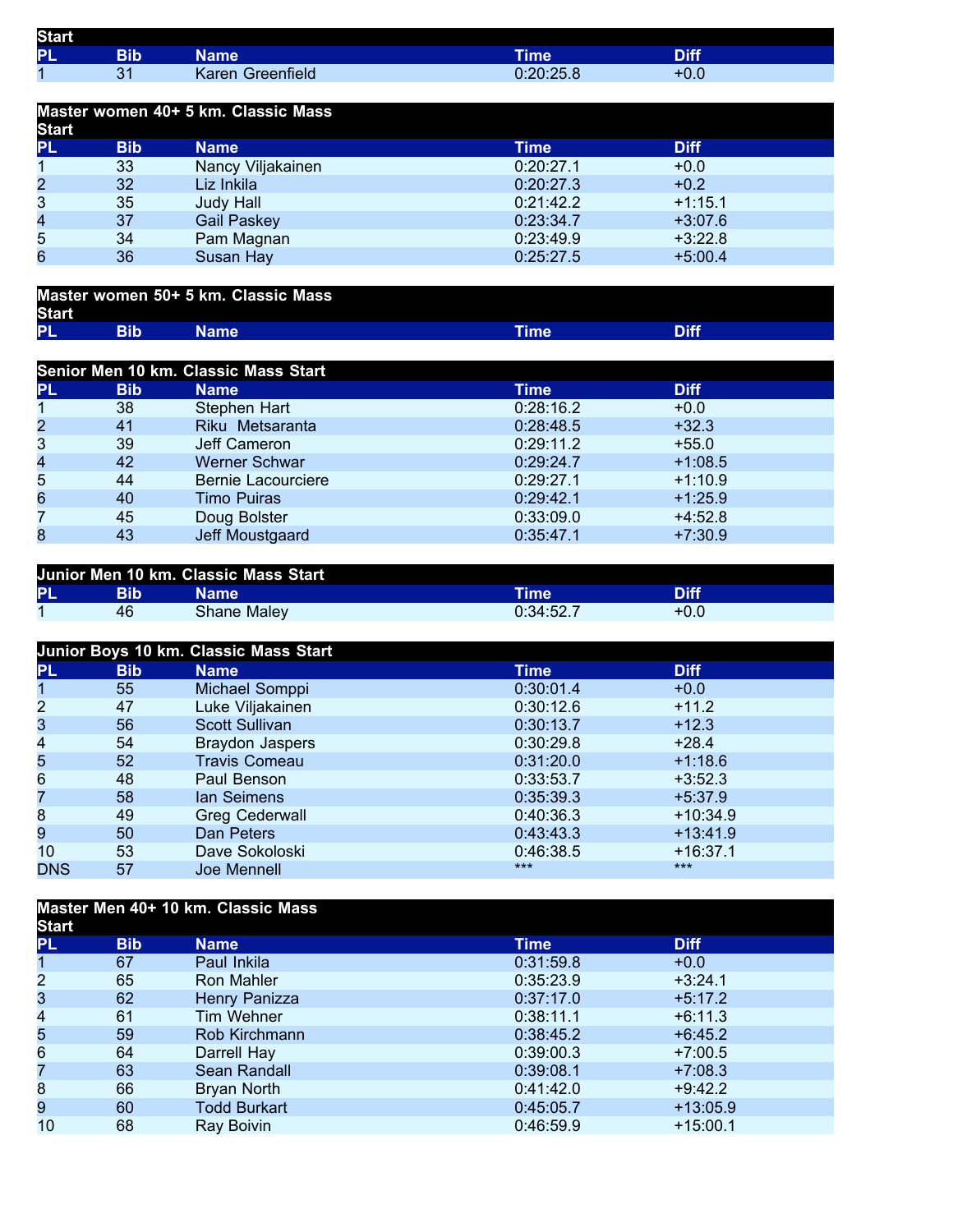| Master Men 50+ 10 km. Classic Mass<br><b>Start</b> |     |                    |           |             |  |
|----------------------------------------------------|-----|--------------------|-----------|-------------|--|
| PL                                                 | Bib | <b>Name</b>        | Time      | <b>Diff</b> |  |
|                                                    | 71  | <b>Phil Froese</b> | 0:36:59.3 | $+0.0$      |  |
| $\overline{c}$                                     | 70  | <b>Brian Berry</b> | 0:37:15.3 | $+16.0$     |  |
| 3                                                  | 72  | Jim Cameron        | 0:39:13.0 | $+2:13.7$   |  |

| Boys 6+7 0.7 km. Classic Mass Start |            |                       |           |             |  |  |
|-------------------------------------|------------|-----------------------|-----------|-------------|--|--|
| <b>PL</b>                           | <b>Bib</b> | <b>Name</b>           | Time      | <b>Diff</b> |  |  |
|                                     |            | Kyle Shipston         | 0:03:15.1 | $+0.0$      |  |  |
| $\overline{2}$                      | 6          | <b>Andrew Freitag</b> | 0:03:43.7 | $+28.6$     |  |  |
| 3                                   |            | Nathan Hay            | 0:03:47.6 | $+32.5$     |  |  |
| 4                                   | 4          | Jacob Rasmussen       | 0:03:58.5 | $+43.4$     |  |  |
| 5                                   | 5          | <b>Patrice Poulin</b> | 0:04:27.8 | $+1:12.7$   |  |  |
| 6                                   |            | Elijah Lysmo          | 0:04:53.7 | $+1:38.6$   |  |  |
|                                     |            | <b>Marshall Clark</b> | 0:04:56.2 | $+1:41.1$   |  |  |

| Girls 6+7 0.7 km. Classic Mass Start |     |                       |           |           |  |
|--------------------------------------|-----|-----------------------|-----------|-----------|--|
| <b>PL</b>                            | Bib | Name                  | Time      | Diff      |  |
|                                      |     | <b>Brenna Randall</b> | 0:03:20.9 | $+0.0$    |  |
|                                      |     | Madison Clayton       | 0:06:19.2 | $+2:58.3$ |  |

| Boys 8+9 1.3 km. Classic Mass Start |            |                       |           |             |  |
|-------------------------------------|------------|-----------------------|-----------|-------------|--|
| PL                                  | <b>Bib</b> | <b>Name</b>           | Time      | <b>Diff</b> |  |
|                                     | 12         | <b>Tony Gunka</b>     | 0:05:40.0 | $+0.0$      |  |
| $\overline{2}$                      |            | <b>Brady Harkonen</b> | 0:06:51.5 | $+1:11.5$   |  |
| 3                                   | 10         | <b>Tyler Cassidy</b>  | 0:08:09.7 | $+2:29.7$   |  |
| 4                                   | 13         | Colin Cheung          | 0:09:01.8 | $+3:21.8$   |  |

| Girls 8+9 1.3 km. Classic Mass Start |            |                       |           |           |  |  |
|--------------------------------------|------------|-----------------------|-----------|-----------|--|--|
| <b>PL</b>                            | <b>Bib</b> | <b>Name</b>           | Time      | Diff      |  |  |
|                                      | 15         | Laura Inkila          | 0:06:22.5 | $+0.0$    |  |  |
| $\overline{2}$                       | 18         | Sarah Hay             | 0.06:46.6 | $+24.1$   |  |  |
| 3                                    | 20         | Zoe Lysmo             | 0:07:15.0 | $+52.5$   |  |  |
| 4                                    | 14         | <b>Rachel Stoot</b>   | 0:07:22.5 | $+1:00.0$ |  |  |
| 5                                    | 17         | <b>Haley Shipston</b> | 0:07:34.1 | $+1:11.6$ |  |  |
| 6                                    | 16         | Emma Wehner           | 0:08:09.9 | $+1:47.4$ |  |  |
|                                      | 19         | Morgan Clark          | 0:10:54.7 | $+4:32.2$ |  |  |

| Boys 10+11 1.9 km. Classic Mass Start |            |                      |           |             |  |
|---------------------------------------|------------|----------------------|-----------|-------------|--|
| <b>PL</b>                             | <b>Bib</b> | <b>Name</b>          | Time      | <b>Diff</b> |  |
| 1                                     | 23         | Evan Palmer-Charette | 0:07:24.2 | $+0.0$      |  |
| $\overline{2}$                        | 24         | Nicholas Dumontier   | 0:07:45.1 | $+20.9$     |  |
| 3                                     | 25         | Alastair Wehner      | 0:08:43.1 | $+1:18.9$   |  |
| 4                                     | 22         | <b>Conn Randall</b>  | 0:09:54.0 | $+2:29.8$   |  |
| 5                                     | 26         | Stephan Rouhiainen   | 0:10:37.0 | $+3:12.8$   |  |
| <b>DNS</b>                            | 21         | Matthieu Day         | $***$     | $***$       |  |
| <b>DNS</b>                            | 27         | Philip Luckai        | $***$     | $***$       |  |

| Girls 10+11 1.9 km. Classic Mass Start |            |                 |           |             |  |
|----------------------------------------|------------|-----------------|-----------|-------------|--|
| PL                                     | <b>Bib</b> | <b>Name</b>     | Time      | <b>Diff</b> |  |
| 1                                      | 29         | Barbara Gunka   | 0:08:14.9 | $+0.0$      |  |
| $\overline{2}$                         | 33         | Sarah Nixon     | 0:08:30.7 | $+15.8$     |  |
| 3                                      | 32         | Maya Boivin     | 0:08:31.3 | $+16.4$     |  |
| 4                                      | 31         | Samii Burkart   | 0:09:40.3 | $+1:25.4$   |  |
| 5                                      | 34         | Erika Rasmussen | 0:10:45.1 | $+2:30.2$   |  |
| $6\phantom{.}6$                        | 28         | Lili Strandberg | 0:11:02.5 | $+2:47.6$   |  |
| 7                                      | 30         | Kirstin Lavoie  | 0:14:56.7 | $+6:41.8$   |  |

|           |            | Boys 12+13 3.3 km. Classic Mass Start |  |
|-----------|------------|---------------------------------------|--|
| <b>PL</b> | <b>Bib</b> | Name'                                 |  |